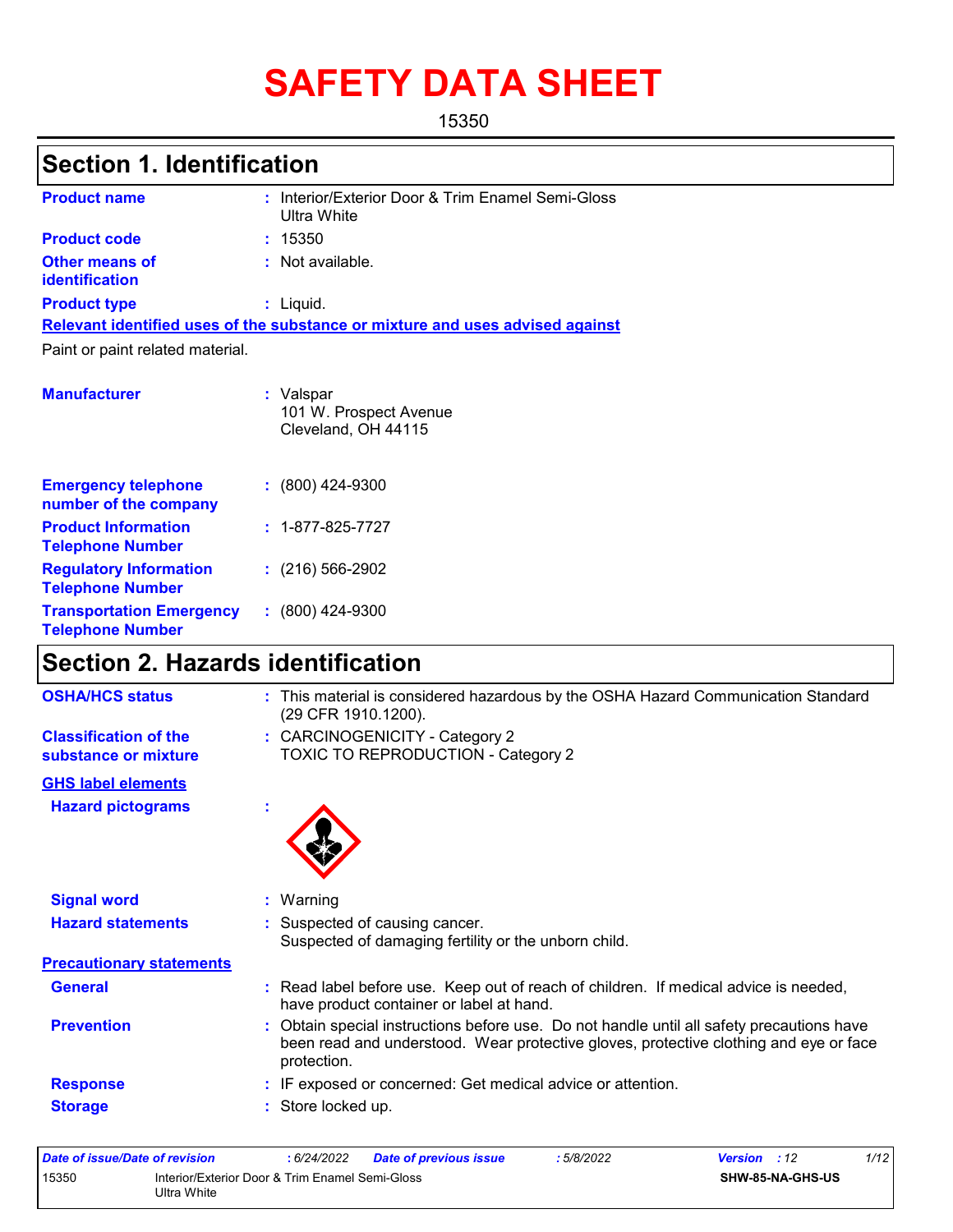### **Section 2. Hazards identification**

| <b>Disposal</b>                            | : Dispose of contents and container in accordance with all local, regional, national and<br>international regulations.                                                                                                                                                                                                                               |
|--------------------------------------------|------------------------------------------------------------------------------------------------------------------------------------------------------------------------------------------------------------------------------------------------------------------------------------------------------------------------------------------------------|
| <b>Supplemental label</b><br>elements      | WARNING: This product contains chemicals known to the State of California to cause<br>cancer and birth defects or other reproductive harm.                                                                                                                                                                                                           |
|                                            | This product contains a Significant New Use Rule (SNUR) Chemical. Do not allow this<br>product to enter drains, sewers, wastewater treatment systems, groundwater, streams,<br>lakes or ponds. See Environmental Data Sheet (EDS) for additional details.                                                                                            |
|                                            | Please refer to the SDS for additional information. Keep out of reach of children. Do not<br>transfer contents to other containers for storage.                                                                                                                                                                                                      |
| <b>Hazards not otherwise</b><br>classified | : DANGER: Rags, steel wool, other waste soaked with this product, and sanding residue<br>may spontaneously catch fire if improperly discarded. Immediately place rags, steel<br>wool, other waste soaked with this product, and sanding residue in a sealed, water-filled,<br>metal container. Dispose of in accordance with local fire regulations. |

### **Section 3. Composition/information on ingredients**

| Substance/mixture                       | : Mixture        |
|-----------------------------------------|------------------|
| Other means of<br><b>identification</b> | : Not available. |

#### **CAS number/other identifiers**

| <b>Ingredient name</b>                    | % by weight | <b>CAS number</b> |
|-------------------------------------------|-------------|-------------------|
| l Titanium Dioxide                        | 225 - ≤50   | 13463-67-7        |
| Heavy Paraffinic Oil                      | l≤′         | 64742-65-0        |
| 2-Ethyl-2-(hydroxymethyl)-1,3-propanediol | l≤0.3       | 77-99-6           |

Any concentration shown as a range is to protect confidentiality or is due to batch variation.

**There are no additional ingredients present which, within the current knowledge of the supplier and in the concentrations applicable, are classified and hence require reporting in this section.**

**Occupational exposure limits, if available, are listed in Section 8.**

### **Section 4. First aid measures**

| <b>Description of necessary first aid measures</b> |                                                                                                                                                                                                                                                                                                                                                                                                                                                                                                                                                                                                                                                                                   |
|----------------------------------------------------|-----------------------------------------------------------------------------------------------------------------------------------------------------------------------------------------------------------------------------------------------------------------------------------------------------------------------------------------------------------------------------------------------------------------------------------------------------------------------------------------------------------------------------------------------------------------------------------------------------------------------------------------------------------------------------------|
| <b>Eye contact</b>                                 | : Immediately flush eyes with plenty of water, occasionally lifting the upper and lower<br>eyelids. Check for and remove any contact lenses. Continue to rinse for at least 10<br>minutes. Get medical attention.                                                                                                                                                                                                                                                                                                                                                                                                                                                                 |
| <b>Inhalation</b>                                  | : Remove victim to fresh air and keep at rest in a position comfortable for breathing. If<br>not breathing, if breathing is irregular or if respiratory arrest occurs, provide artificial<br>respiration or oxygen by trained personnel. It may be dangerous to the person providing<br>aid to give mouth-to-mouth resuscitation. Get medical attention. If unconscious, place<br>in recovery position and get medical attention immediately. Maintain an open airway.<br>Loosen tight clothing such as a collar, tie, belt or waistband.                                                                                                                                         |
| <b>Skin contact</b>                                | : Flush contaminated skin with plenty of water. Remove contaminated clothing and<br>shoes. Continue to rinse for at least 10 minutes. Get medical attention. Wash clothing<br>before reuse. Clean shoes thoroughly before reuse.                                                                                                                                                                                                                                                                                                                                                                                                                                                  |
| <b>Ingestion</b>                                   | : Wash out mouth with water. Remove dentures if any. If material has been swallowed<br>and the exposed person is conscious, give small quantities of water to drink. Stop if the<br>exposed person feels sick as vomiting may be dangerous. Do not induce vomiting<br>unless directed to do so by medical personnel. If vomiting occurs, the head should be<br>kept low so that vomit does not enter the lungs. Get medical attention. Never give<br>anything by mouth to an unconscious person. If unconscious, place in recovery position<br>and get medical attention immediately. Maintain an open airway. Loosen tight clothing<br>such as a collar, tie, belt or waistband. |
| Date of issue/Date of revision                     | 2/12<br>: 6/24/2022<br>: 5/8/2022<br><b>Version</b> : 12<br>Date of previous issue                                                                                                                                                                                                                                                                                                                                                                                                                                                                                                                                                                                                |

| Date of issue/Date of revision |                                                                | 6/24/2022 | <b>Date of previous issue</b> | 5/8/2022 | <b>Version</b> : 12 |                  | 2/12 |
|--------------------------------|----------------------------------------------------------------|-----------|-------------------------------|----------|---------------------|------------------|------|
| 15350                          | Interior/Exterior Door & Trim Enamel Semi-Gloss<br>Ultra White |           |                               |          |                     | SHW-85-NA-GHS-US |      |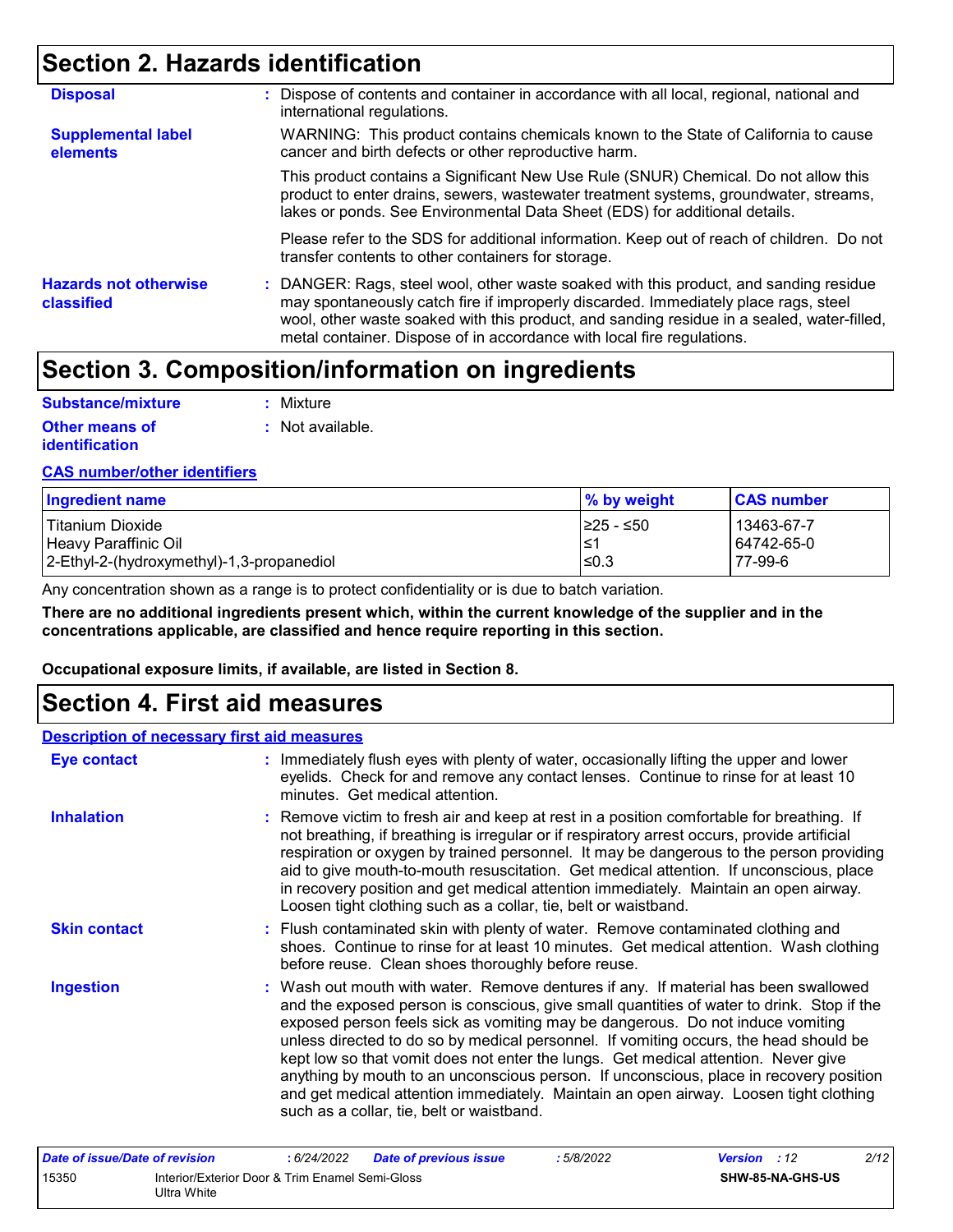### **Section 4. First aid measures**

#### **Most important symptoms/effects, acute and delayed**

| <b>Potential acute health effects</b> |                                                                                                                             |
|---------------------------------------|-----------------------------------------------------------------------------------------------------------------------------|
| <b>Eye contact</b>                    | : No known significant effects or critical hazards.                                                                         |
| <b>Inhalation</b>                     | : No known significant effects or critical hazards.                                                                         |
| <b>Skin contact</b>                   | : No known significant effects or critical hazards.                                                                         |
| <b>Ingestion</b>                      | : No known significant effects or critical hazards.                                                                         |
| <b>Over-exposure signs/symptoms</b>   |                                                                                                                             |
| <b>Eye contact</b>                    | : No specific data.                                                                                                         |
| <b>Inhalation</b>                     | : Adverse symptoms may include the following:<br>reduced fetal weight<br>increase in fetal deaths<br>skeletal malformations |
| <b>Skin contact</b>                   | : Adverse symptoms may include the following:<br>reduced fetal weight<br>increase in fetal deaths<br>skeletal malformations |
| <b>Ingestion</b>                      | : Adverse symptoms may include the following:<br>reduced fetal weight<br>increase in fetal deaths<br>skeletal malformations |

#### **Protection of first-aiders** : No action shall be taken involving any personal risk or without suitable training. It may be dangerous to the person providing aid to give mouth-to-mouth resuscitation. **Notes to physician :** Treat symptomatically. Contact poison treatment specialist immediately if large quantities have been ingested or inhaled. **Specific treatments :** No specific treatment. **Indication of immediate medical attention and special treatment needed, if necessary**

### **See toxicological information (Section 11)**

### **Section 5. Fire-fighting measures**

| <b>Extinguishing media</b>                               |                                                                                                                                                                                                     |
|----------------------------------------------------------|-----------------------------------------------------------------------------------------------------------------------------------------------------------------------------------------------------|
| <b>Suitable extinguishing</b><br>media                   | : Use an extinguishing agent suitable for the surrounding fire.                                                                                                                                     |
| <b>Unsuitable extinguishing</b><br>media                 | : None known.                                                                                                                                                                                       |
| <b>Specific hazards arising</b><br>from the chemical     | : In a fire or if heated, a pressure increase will occur and the container may burst.                                                                                                               |
| <b>Hazardous thermal</b><br>decomposition products       | Decomposition products may include the following materials:<br>metal oxide/oxides                                                                                                                   |
| <b>Special protective actions</b><br>for fire-fighters   | : Promptly isolate the scene by removing all persons from the vicinity of the incident if<br>there is a fire. No action shall be taken involving any personal risk or without suitable<br>training. |
| <b>Special protective</b><br>equipment for fire-fighters | : Fire-fighters should wear appropriate protective equipment and self-contained breathing<br>apparatus (SCBA) with a full face-piece operated in positive pressure mode.                            |

| Date of issue/Date of revision                                                 | : 6/24/2022 | <b>Date of previous issue</b> | 5/8/2022         | <b>Version</b> : 12 | 3/12 |
|--------------------------------------------------------------------------------|-------------|-------------------------------|------------------|---------------------|------|
| 15350<br>Interior/Exterior Door & Trim Enamel Semi-Gloss<br><b>Ultra White</b> |             |                               | SHW-85-NA-GHS-US |                     |      |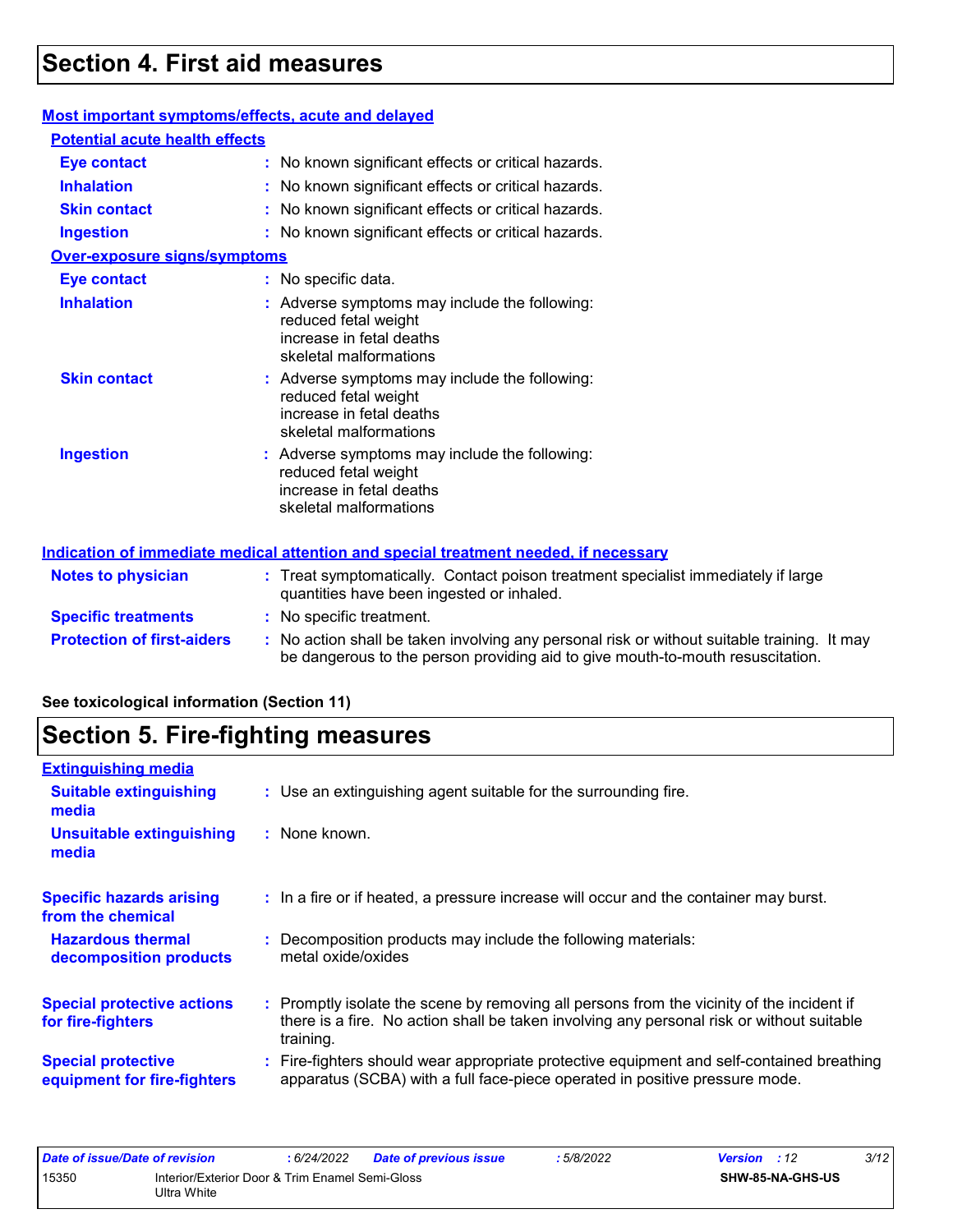### **Section 6. Accidental release measures**

|                                                              | Personal precautions, protective equipment and emergency procedures                                                                                                                                                                                                                                                                                                                                              |
|--------------------------------------------------------------|------------------------------------------------------------------------------------------------------------------------------------------------------------------------------------------------------------------------------------------------------------------------------------------------------------------------------------------------------------------------------------------------------------------|
| For non-emergency<br>personnel                               | : No action shall be taken involving any personal risk or without suitable training.<br>Evacuate surrounding areas. Keep unnecessary and unprotected personnel from<br>entering. Do not touch or walk through spilled material. Avoid breathing vapor or mist.<br>Provide adequate ventilation. Wear appropriate respirator when ventilation is<br>inadequate. Put on appropriate personal protective equipment. |
| For emergency responders                                     | : If specialized clothing is required to deal with the spillage, take note of any information in<br>Section 8 on suitable and unsuitable materials. See also the information in "For non-<br>emergency personnel".                                                                                                                                                                                               |
| <b>Environmental precautions</b>                             | This product contains a Significant New Use Rule (SNUR) Chemical. Do not allow<br>this product to enter drains, sewers, wastewater treatment systems, groundwater,<br>streams, lakes or ponds. See Environmental Data Sheet (EDS) for additional<br>details.                                                                                                                                                     |
|                                                              | Avoid dispersal of spilled material and runoff and contact with soil, waterways, drains<br>and sewers. Inform the relevant authorities if the product has caused environmental<br>pollution (sewers, waterways, soil or air).                                                                                                                                                                                    |
|                                                              |                                                                                                                                                                                                                                                                                                                                                                                                                  |
| <b>Methods and materials for containment and cleaning up</b> |                                                                                                                                                                                                                                                                                                                                                                                                                  |
| <b>Small spill</b>                                           | : Stop leak if without risk. Move containers from spill area. Dilute with water and mop up<br>if water-soluble. Alternatively, or if water-insoluble, absorb with an inert dry material and<br>place in an appropriate waste disposal container. Dispose of via a licensed waste<br>disposal contractor.                                                                                                         |

### **Section 7. Handling and storage**

| <b>Precautions for safe handling</b>             |                                                                                                                                                                                                                                                                                                                                                                                                                                                                                                                                                                                                                                                                                                                 |
|--------------------------------------------------|-----------------------------------------------------------------------------------------------------------------------------------------------------------------------------------------------------------------------------------------------------------------------------------------------------------------------------------------------------------------------------------------------------------------------------------------------------------------------------------------------------------------------------------------------------------------------------------------------------------------------------------------------------------------------------------------------------------------|
| <b>Protective measures</b>                       | : Put on appropriate personal protective equipment (see Section 8). Avoid exposure -<br>obtain special instructions before use. Avoid exposure during pregnancy. Do not<br>handle until all safety precautions have been read and understood. Do not get in eyes<br>or on skin or clothing. Do not ingest. Avoid breathing vapor or mist. If during normal<br>use the material presents a respiratory hazard, use only with adequate ventilation or<br>wear appropriate respirator. Keep in the original container or an approved alternative<br>made from a compatible material, kept tightly closed when not in use. Empty containers<br>retain product residue and can be hazardous. Do not reuse container. |
| <b>Advice on general</b><br>occupational hygiene | : Eating, drinking and smoking should be prohibited in areas where this material is<br>handled, stored and processed. Workers should wash hands and face before eating,<br>drinking and smoking. Remove contaminated clothing and protective equipment before<br>entering eating areas. See also Section 8 for additional information on hygiene<br>measures.                                                                                                                                                                                                                                                                                                                                                   |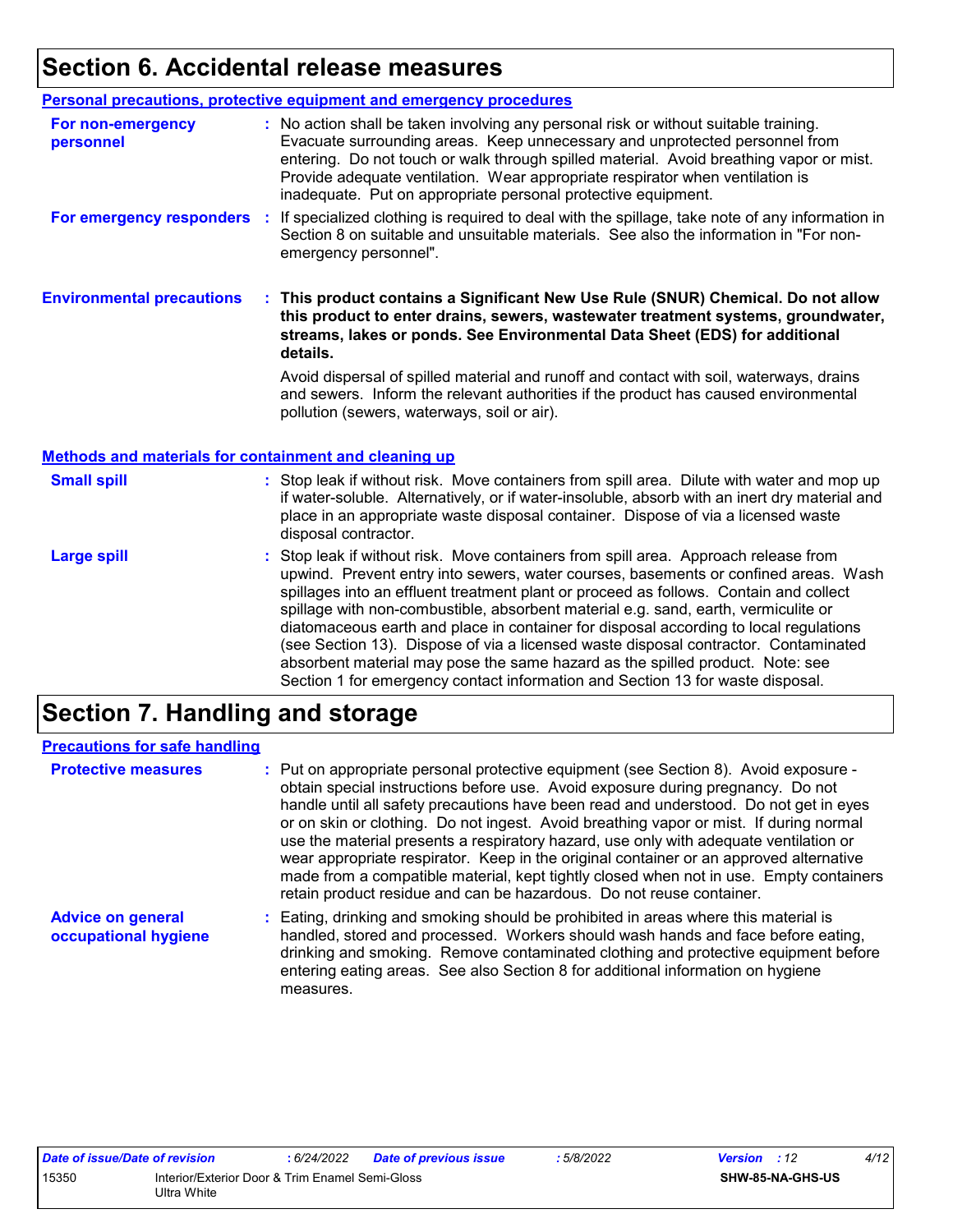### **Section 7. Handling and storage**

| <b>Conditions for safe storage,</b> | : Store in accordance with local regulations. Store in original container protected from                                                                                  |
|-------------------------------------|---------------------------------------------------------------------------------------------------------------------------------------------------------------------------|
| including any                       | direct sunlight in a dry, cool and well-ventilated area, away from incompatible materials                                                                                 |
| <b>incompatibilities</b>            | (see Section 10) and food and drink. Store locked up. Keep container tightly closed<br>and sealed until ready for use. Containers that have been opened must be carefully |
|                                     | resealed and kept upright to prevent leakage. Do not store in unlabeled containers.                                                                                       |
|                                     | Use appropriate containment to avoid environmental contamination. See Section 10 for                                                                                      |
|                                     | incompatible materials before handling or use.                                                                                                                            |

### **Section 8. Exposure controls/personal protection**

#### **Control parameters**

### **Occupational exposure limits (OSHA United States)**

| <b>Ingredient name</b>                    | CAS#       | <b>Exposure limits</b>                                                                                                                                                                                                                                                                                                     |
|-------------------------------------------|------------|----------------------------------------------------------------------------------------------------------------------------------------------------------------------------------------------------------------------------------------------------------------------------------------------------------------------------|
| <b>Titanium Dioxide</b>                   | 13463-67-7 | ACGIH TLV (United States, 1/2021).<br>TWA: 10 mg/m <sup>3</sup> 8 hours.<br>OSHA PEL (United States, 5/2018).<br>TWA: 15 mg/m <sup>3</sup> 8 hours. Form: Total dust                                                                                                                                                       |
| Heavy Paraffinic Oil                      | 64742-65-0 | ACGIH TLV (United States, 1/2021).<br>TWA: 5 mg/m <sup>3</sup> 8 hours. Form: Inhalable<br>fraction<br>OSHA PEL (United States, 5/2018).<br>TWA: 5 mg/m <sup>3</sup> 8 hours.<br>NIOSH REL (United States, 10/2020).<br>TWA: 5 mg/m <sup>3</sup> 10 hours. Form: Mist<br>STEL: 10 mg/m <sup>3</sup> 15 minutes. Form: Mist |
| 2-Ethyl-2-(hydroxymethyl)-1,3-propanediol | 77-99-6    | None.                                                                                                                                                                                                                                                                                                                      |

#### **Occupational exposure limits (Canada)**

| <b>Ingredient name</b> | CAS#       | <b>Exposure limits</b>                                                                                                                                                                                                                                                                                                                                                                                                                                                                                                                                                                                    |
|------------------------|------------|-----------------------------------------------------------------------------------------------------------------------------------------------------------------------------------------------------------------------------------------------------------------------------------------------------------------------------------------------------------------------------------------------------------------------------------------------------------------------------------------------------------------------------------------------------------------------------------------------------------|
| Titanium dioxide       | 13463-67-7 | <b>CA British Columbia Provincial (Canada,</b><br>6/2021).<br>TWA: 10 mg/m <sup>3</sup> 8 hours. Form: Total dust<br>TWA: 3 mg/m <sup>3</sup> 8 hours. Form: respirable<br>fraction<br>CA Quebec Provincial (Canada, 6/2021).<br>TWAEV: 10 mg/m <sup>3</sup> 8 hours. Form: Total dust.<br>CA Alberta Provincial (Canada, 6/2018).<br>8 hrs OEL: 10 mg/m <sup>3</sup> 8 hours.<br>CA Ontario Provincial (Canada, 6/2019).<br>TWA: 10 mg/m <sup>3</sup> 8 hours.<br><b>CA Saskatchewan Provincial (Canada,</b><br>7/2013).<br>STEL: 20 mg/m <sup>3</sup> 15 minutes.<br>TWA: 10 mg/m <sup>3</sup> 8 hours. |

#### **Occupational exposure limits (Mexico)**

|       | <b>CAS#</b> | <b>Exposure limits</b> |
|-------|-------------|------------------------|
| None. |             |                        |

#### **Appropriate engineering controls**

**:** If user operations generate dust, fumes, gas, vapor or mist, use process enclosures, local exhaust ventilation or other engineering controls to keep worker exposure to airborne contaminants below any recommended or statutory limits.

| Date of issue/Date of revision |                                                                | : 6/24/2022 | <b>Date of previous issue</b> | : 5/8/2022 | <b>Version</b> : 12 |                         | 5/12 |
|--------------------------------|----------------------------------------------------------------|-------------|-------------------------------|------------|---------------------|-------------------------|------|
| 15350                          | Interior/Exterior Door & Trim Enamel Semi-Gloss<br>Ultra White |             |                               |            |                     | <b>SHW-85-NA-GHS-US</b> |      |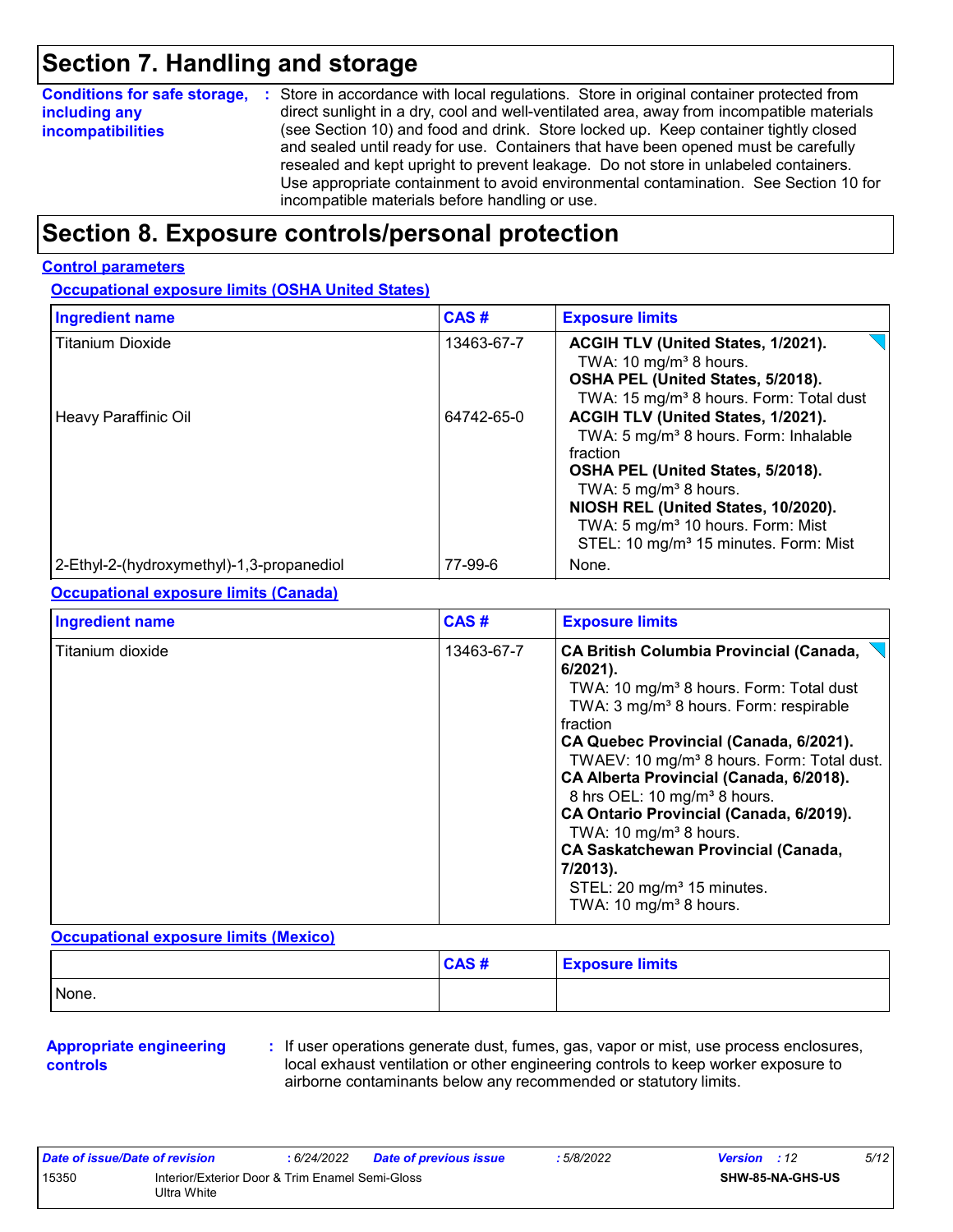## **Section 8. Exposure controls/personal protection**

| <b>Environmental exposure</b><br>controls |    | : This product contains a Significant New Use Rule (SNUR) Chemical. Do not allow<br>this product to enter drains, sewers, wastewater treatment systems, groundwater,<br>streams, lakes or ponds. See Environmental Data Sheet (EDS) for additional<br>details.                                                                                                                                                                                                                                                                                                                                                       |
|-------------------------------------------|----|----------------------------------------------------------------------------------------------------------------------------------------------------------------------------------------------------------------------------------------------------------------------------------------------------------------------------------------------------------------------------------------------------------------------------------------------------------------------------------------------------------------------------------------------------------------------------------------------------------------------|
|                                           |    | Emissions from ventilation or work process equipment should be checked to ensure<br>they comply with the requirements of environmental protection legislation. In some<br>cases, fume scrubbers, filters or engineering modifications to the process equipment<br>will be necessary to reduce emissions to acceptable levels.                                                                                                                                                                                                                                                                                        |
| <b>Individual protection measures</b>     |    |                                                                                                                                                                                                                                                                                                                                                                                                                                                                                                                                                                                                                      |
| <b>Hygiene measures</b>                   |    | Wash hands, forearms and face thoroughly after handling chemical products, before<br>eating, smoking and using the lavatory and at the end of the working period.<br>Appropriate techniques should be used to remove potentially contaminated clothing.<br>Wash contaminated clothing before reusing. Ensure that eyewash stations and safety<br>showers are close to the workstation location.                                                                                                                                                                                                                      |
| <b>Eye/face protection</b>                |    | Safety eyewear complying with an approved standard should be used when a risk<br>assessment indicates this is necessary to avoid exposure to liquid splashes, mists,<br>gases or dusts. If contact is possible, the following protection should be worn, unless<br>the assessment indicates a higher degree of protection: safety glasses with side-<br>shields.                                                                                                                                                                                                                                                     |
| <b>Skin protection</b>                    |    |                                                                                                                                                                                                                                                                                                                                                                                                                                                                                                                                                                                                                      |
| <b>Hand protection</b>                    |    | Chemical-resistant, impervious gloves complying with an approved standard should be<br>worn at all times when handling chemical products if a risk assessment indicates this is<br>necessary. Considering the parameters specified by the glove manufacturer, check<br>during use that the gloves are still retaining their protective properties. It should be<br>noted that the time to breakthrough for any glove material may be different for different<br>glove manufacturers. In the case of mixtures, consisting of several substances, the<br>protection time of the gloves cannot be accurately estimated. |
| <b>Body protection</b>                    | ÷. | Personal protective equipment for the body should be selected based on the task being<br>performed and the risks involved and should be approved by a specialist before<br>handling this product.                                                                                                                                                                                                                                                                                                                                                                                                                    |
| <b>Other skin protection</b>              |    | : Appropriate footwear and any additional skin protection measures should be selected<br>based on the task being performed and the risks involved and should be approved by a<br>specialist before handling this product.                                                                                                                                                                                                                                                                                                                                                                                            |
| <b>Respiratory protection</b>             | t. | Based on the hazard and potential for exposure, select a respirator that meets the<br>appropriate standard or certification. Respirators must be used according to a<br>respiratory protection program to ensure proper fitting, training, and other important<br>aspects of use.                                                                                                                                                                                                                                                                                                                                    |

### **Section 9. Physical and chemical properties**

The conditions of measurement of all properties are at standard temperature and pressure unless otherwise indicated.

| <b>Appearance</b>                                                 |                                       |
|-------------------------------------------------------------------|---------------------------------------|
| <b>Physical state</b>                                             | : Liquid.                             |
| Color                                                             | Not available.                        |
| <b>Odor</b>                                                       | $:$ Not available.                    |
| <b>Odor threshold</b>                                             | Not available.                        |
| рH                                                                | : 7.7                                 |
| <b>Melting point/freezing point</b>                               | $:$ Not available.                    |
| <b>Boiling point, initial boiling</b><br>point, and boiling range | : $100^{\circ}$ C (212 $^{\circ}$ F)  |
| <b>Flash point</b>                                                | : Closed cup: Not applicable.         |
| <b>Evaporation rate</b>                                           | $\therefore$ 0.09 (butyl acetate = 1) |

| Date of issue/Date of revision |                                                                | : 6/24/2022 | <b>Date of previous issue</b> | : 5/8/2022 | <b>Version</b> : 12 |                         | 6/12 |
|--------------------------------|----------------------------------------------------------------|-------------|-------------------------------|------------|---------------------|-------------------------|------|
| 15350                          | Interior/Exterior Door & Trim Enamel Semi-Gloss<br>Ultra White |             |                               |            |                     | <b>SHW-85-NA-GHS-US</b> |      |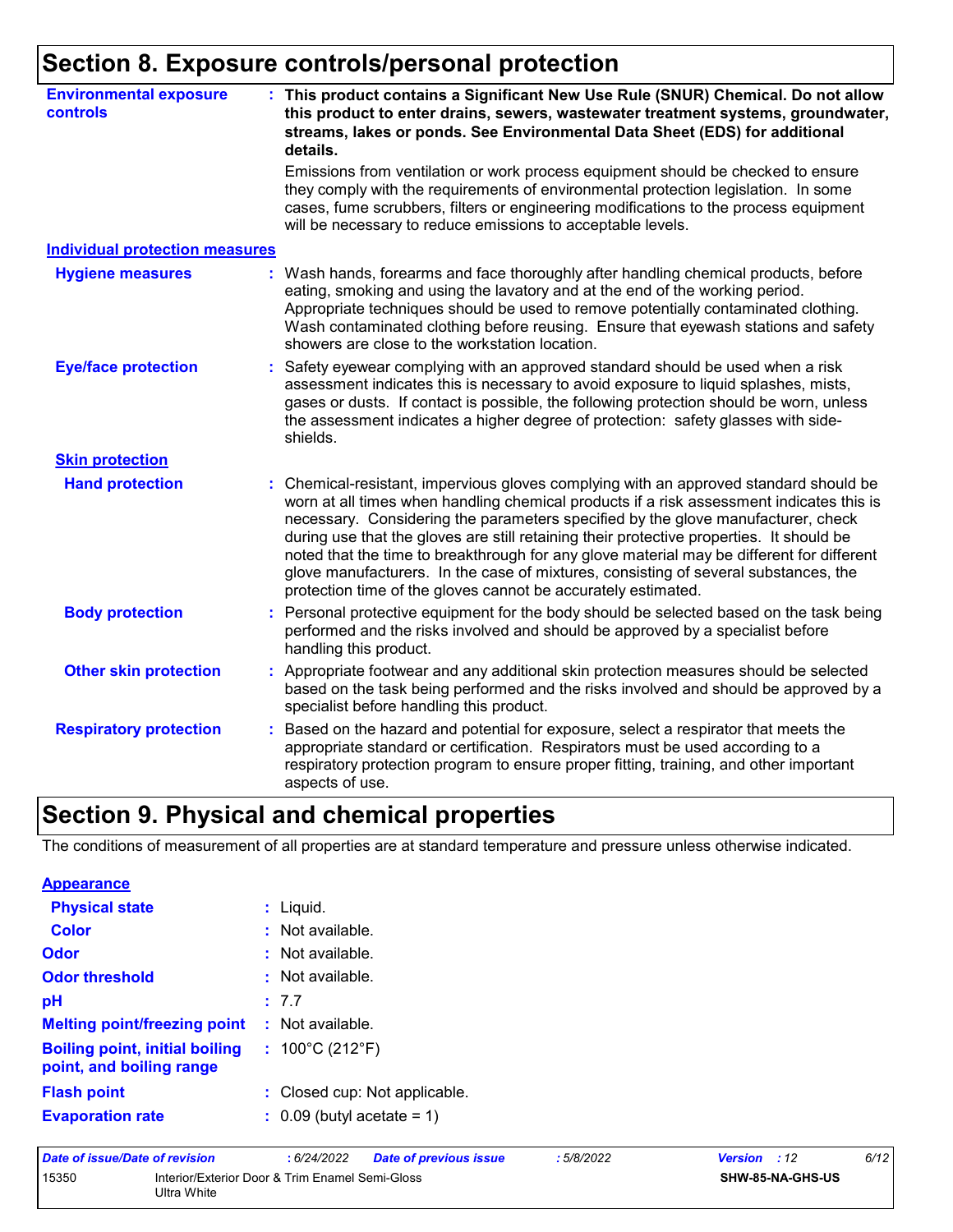### **Section 9. Physical and chemical properties**

|                                                       | : Not available.                                               |
|-------------------------------------------------------|----------------------------------------------------------------|
| <b>Flammability</b>                                   |                                                                |
| Lower and upper explosion<br>limit/flammability limit | : Not available.                                               |
| <b>Vapor pressure</b>                                 | : $2.3$ kPa (17.5 mm Hg)                                       |
| <b>Relative vapor density</b>                         | : 1 [Air = 1]                                                  |
| <b>Relative density</b>                               | : 1.34                                                         |
| <b>Solubility</b>                                     | : Not available.                                               |
| <b>Partition coefficient: n-</b><br>octanol/water     | : Not applicable.                                              |
| <b>Auto-ignition temperature</b>                      | : Not available.                                               |
| <b>Decomposition temperature</b>                      | : Not available.                                               |
| <b>Viscosity</b>                                      | Kinematic (40°C (104°F)): >20.5 mm <sup>2</sup> /s (>20.5 cSt) |
| <b>Molecular weight</b>                               | Not applicable.                                                |
| <b>Aerosol product</b>                                |                                                                |
| <b>Heat of combustion</b>                             | : $1.108$ kJ/g                                                 |
|                                                       |                                                                |

### **Section 10. Stability and reactivity**

| <b>Hazardous decomposition</b><br>products   | : Under normal conditions of storage and use, hazardous decomposition products should<br>not be produced. |
|----------------------------------------------|-----------------------------------------------------------------------------------------------------------|
| Incompatible materials                       | : No specific data.                                                                                       |
| <b>Conditions to avoid</b>                   | : No specific data.                                                                                       |
| <b>Possibility of hazardous</b><br>reactions | : Under normal conditions of storage and use, hazardous reactions will not occur.                         |
| <b>Chemical stability</b>                    | : The product is stable.                                                                                  |
| <b>Reactivity</b>                            | : No specific test data related to reactivity available for this product or its ingredients.              |

### **Section 11. Toxicological information**

#### **Information on toxicological effects**

#### **Acute toxicity**

| <b>Product/ingredient name</b> | <b>Result</b> | <b>Species</b> | <b>Dose</b> | <b>Exposure</b> |
|--------------------------------|---------------|----------------|-------------|-----------------|
| Heavy Paraffinic Oil           | ILD50 Dermal  | Rabbit         | >5000 mg/kg |                 |
|                                | ILD50 Oral    | Rat            | >5000 mg/kg |                 |
| 2-Ethyl-2-(hydroxymethyl)      | ILD50 Oral    | Rat            | 14000 mg/kg |                 |
| I-1,3-propanediol              |               |                |             |                 |

#### **Irritation/Corrosion**

| <b>Product/ingredient name</b> | <b>Result</b>        | <b>Species</b> | <b>Score</b> | <b>Exposure</b> | <b>Observation</b> |
|--------------------------------|----------------------|----------------|--------------|-----------------|--------------------|
| l Titanium Dioxide             | Skin - Mild irritant | Human          |              | 72 hours 300    |                    |
|                                |                      |                |              | 'ug             |                    |

### **Sensitization**

Not available.

#### **Mutagenicity**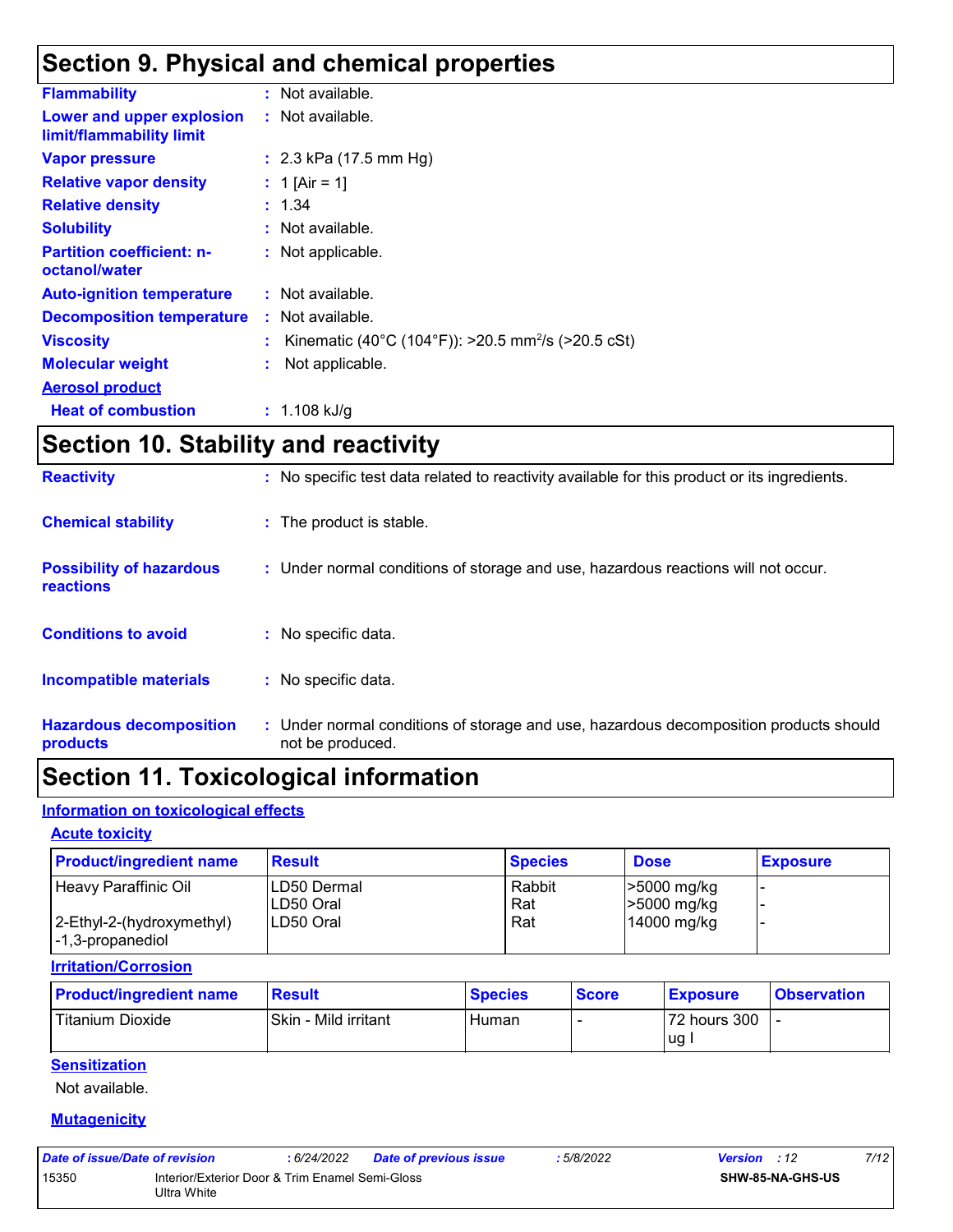### **Section 11. Toxicological information**

#### Not available.

#### **Carcinogenicity**

Not available.

#### **Classification**

| <b>Product/ingredient name</b> | <b>OSHA</b> | <b>IARC</b> | <b>NTP</b> |
|--------------------------------|-------------|-------------|------------|
| <b>Titanium Dioxide</b>        |             | 2Β          |            |

#### **Reproductive toxicity**

Not available.

#### **Teratogenicity**

Not available.

#### **Specific target organ toxicity (single exposure)**

Not available.

#### **Specific target organ toxicity (repeated exposure)**

15350 Interior/Exterior Door & Trim Enamel Semi-Gloss

Ultra White

Not available.

#### **Aspiration hazard**

| <b>Name</b>          | <b>Result</b>                |
|----------------------|------------------------------|
| Heavy Paraffinic Oil | ASPIRATION HAZARD - Category |

| <b>Information on the likely</b><br>routes of exposure | : Not available.                                                                                                            |
|--------------------------------------------------------|-----------------------------------------------------------------------------------------------------------------------------|
| <b>Potential acute health effects</b>                  |                                                                                                                             |
| <b>Eye contact</b>                                     | : No known significant effects or critical hazards.                                                                         |
| <b>Inhalation</b>                                      | : No known significant effects or critical hazards.                                                                         |
| <b>Skin contact</b>                                    | : No known significant effects or critical hazards.                                                                         |
| <b>Ingestion</b>                                       | : No known significant effects or critical hazards.                                                                         |
|                                                        | Symptoms related to the physical, chemical and toxicological characteristics                                                |
| <b>Eye contact</b>                                     | : No specific data.                                                                                                         |
| <b>Inhalation</b>                                      | : Adverse symptoms may include the following:<br>reduced fetal weight<br>increase in fetal deaths<br>skeletal malformations |
| <b>Skin contact</b>                                    | : Adverse symptoms may include the following:<br>reduced fetal weight<br>increase in fetal deaths<br>skeletal malformations |
| <b>Ingestion</b>                                       | : Adverse symptoms may include the following:<br>reduced fetal weight<br>increase in fetal deaths<br>skeletal malformations |
|                                                        | Delayed and immediate effects and also chronic effects from short and long term exposure                                    |
| <b>Short term exposure</b>                             |                                                                                                                             |
| <b>Potential immediate</b><br>effects                  | : Not available.                                                                                                            |
| <b>Date of issue/Date of revision</b>                  | 8/12<br>: 6/24/2022<br>Version : 12<br><b>Date of previous issue</b><br>:5/8/2022                                           |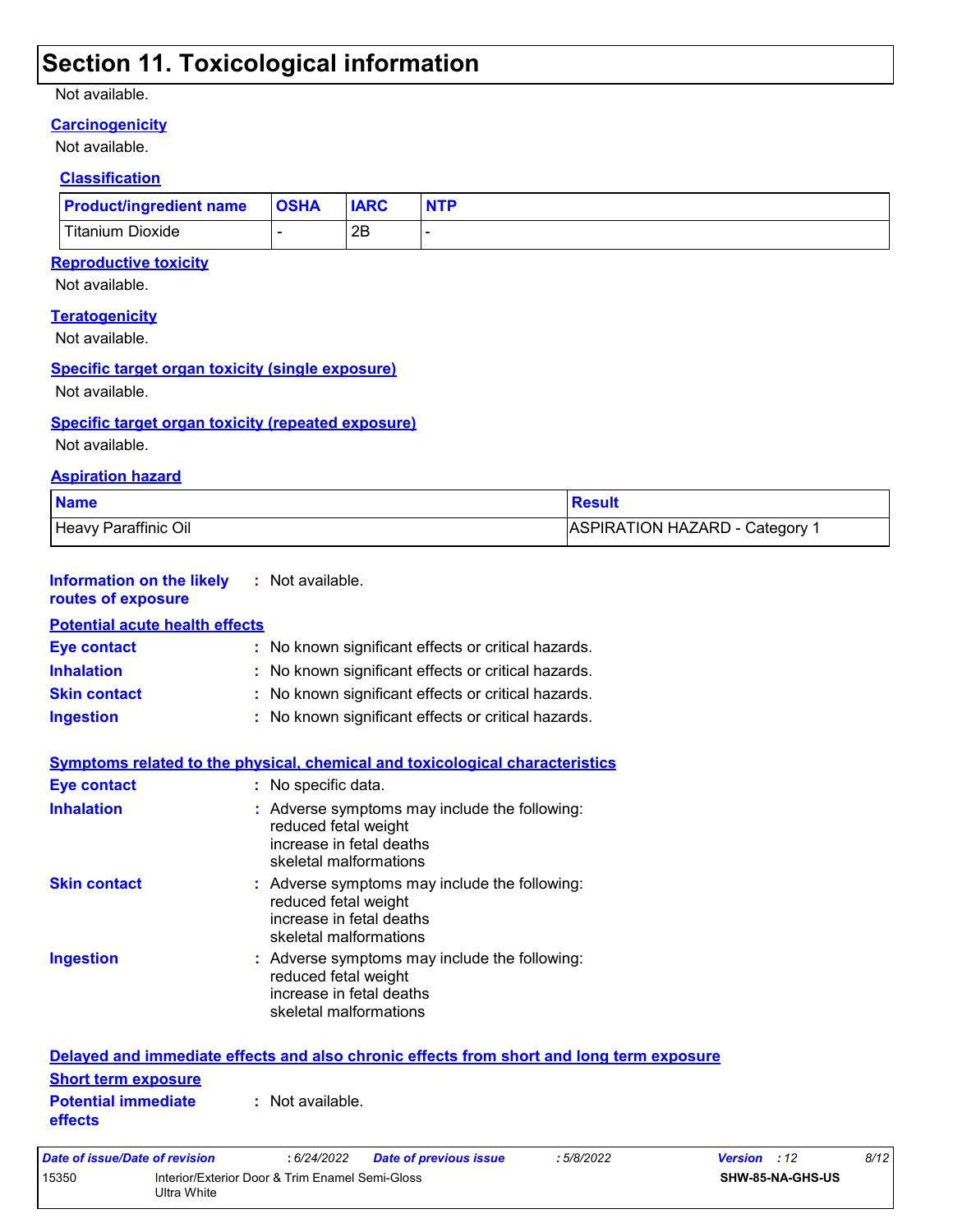### **Section 11. Toxicological information**

| <b>Potential delayed effects</b>                  | : Not available.                                                                            |
|---------------------------------------------------|---------------------------------------------------------------------------------------------|
| <b>Long term exposure</b>                         |                                                                                             |
| <b>Potential immediate</b><br><b>effects</b>      | : Not available.                                                                            |
| <b>Potential delayed effects : Not available.</b> |                                                                                             |
| <b>Potential chronic health effects</b>           |                                                                                             |
| Not available.                                    |                                                                                             |
| <b>General</b>                                    | : No known significant effects or critical hazards.                                         |
| <b>Carcinogenicity</b>                            | : Suspected of causing cancer. Risk of cancer depends on duration and level of<br>exposure. |
| <b>Mutagenicity</b>                               | : No known significant effects or critical hazards.                                         |
| <b>Teratogenicity</b>                             | : Suspected of damaging the unborn child.                                                   |
| <b>Developmental effects</b>                      | : No known significant effects or critical hazards.                                         |
| <b>Fertility effects</b>                          | : Suspected of damaging fertility.                                                          |

### **Numerical measures of toxicity**

**Acute toxicity estimates**

Not available.

### **Section 12. Ecological information**

#### **Toxicity**

| <b>Product/ingredient name</b>                                                            | <b>Result</b>                                                                 | <b>Species</b>                                                 | <b>Exposure</b>        |
|-------------------------------------------------------------------------------------------|-------------------------------------------------------------------------------|----------------------------------------------------------------|------------------------|
| Titanium Dioxide<br>2-Ethyl-2-(hydroxymethyl)<br>$\left  -1, 3\text{-propanediol}\right $ | Acute LC50 >1000000 µg/l Marine water<br>Acute EC50 13000000 µg/l Fresh water | <b>Fish - Fundulus heteroclitus</b><br>Daphnia - Daphnia magna | 96 hours<br>I 48 hours |
|                                                                                           | Acute LC50 14400000 µg/l Marine water                                         | Fish - Cyprinodon variegatus                                   | 196 hours              |

#### **Persistence and degradability**

Not available.

#### **Bioaccumulative potential**

| <b>Product/ingredient name</b>                                            | l LoɑP <sub>∾</sub> | <b>BCF</b> | <b>Potential</b> |
|---------------------------------------------------------------------------|---------------------|------------|------------------|
| $ 2$ -Ethyl-2-(hydroxymethyl)<br>$\left  -1, 3\text{-propanediol}\right $ |                     |            | low              |

#### **Mobility in soil**

**Soil/water partition coefficient (KOC) :** Not available.

**Other adverse effects** : No known significant effects or critical hazards.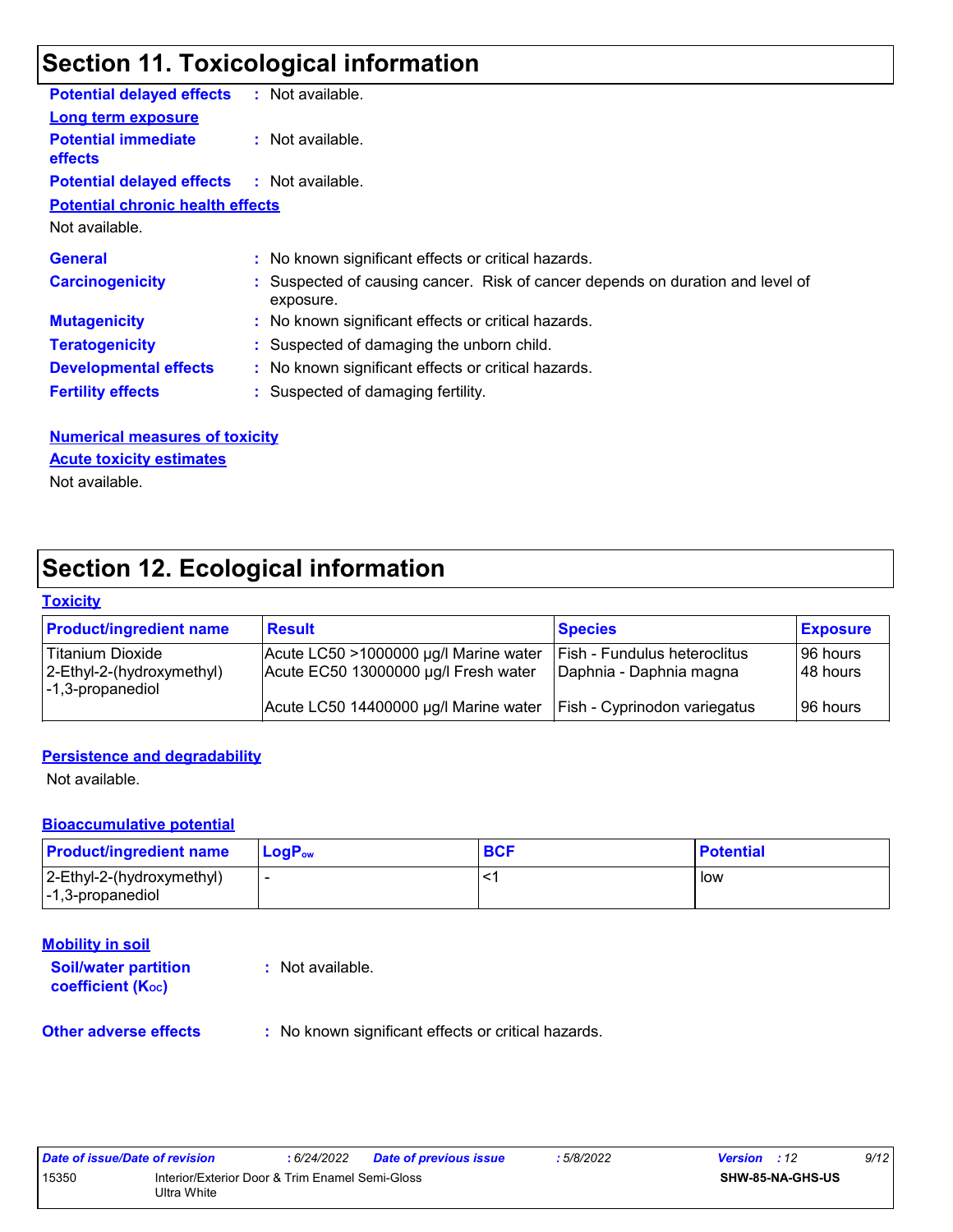### **Section 13. Disposal considerations**

**Disposal methods : This product contains a Significant New Use Rule (SNUR) Chemical. Do not allow this product to enter drains, sewers, wastewater treatment systems, groundwater, streams, lakes or ponds. See Environmental Data Sheet (EDS) for additional details.**

> The generation of waste should be avoided or minimized wherever possible. Disposal of this product, solutions and any by-products should at all times comply with the requirements of environmental protection and waste disposal legislation and any regional local authority requirements. Dispose of surplus and non-recyclable products via a licensed waste disposal contractor. Waste should not be disposed of untreated to the sewer unless fully compliant with the requirements of all authorities with jurisdiction. Waste packaging should be recycled. Incineration or landfill should only be considered when recycling is not feasible. This material and its container must be disposed of in a safe way. Care should be taken when handling emptied containers that have not been cleaned or rinsed out. Empty containers or liners may retain some product residues. Avoid dispersal of spilled material and runoff and contact with soil, waterways, drains and sewers.

### **Section 14. Transport information**

|                                      | <b>DOT</b><br><b>Classification</b> | <b>TDG</b><br><b>Classification</b> | <b>Mexico</b><br><b>Classification</b> | <b>IATA</b>    | <b>IMDG</b>    |
|--------------------------------------|-------------------------------------|-------------------------------------|----------------------------------------|----------------|----------------|
| <b>UN number</b>                     | Not regulated.                      | Not regulated.                      | Not regulated.                         | Not regulated. | Not regulated. |
| <b>UN proper</b><br>shipping name    | $\blacksquare$                      | $\blacksquare$                      |                                        |                |                |
| <b>Transport</b><br>hazard class(es) | $\blacksquare$                      | $\blacksquare$                      | $\blacksquare$                         | -              | $\blacksquare$ |
| <b>Packing group</b>                 | $\overline{\phantom{a}}$            | $\blacksquare$                      | $\blacksquare$                         | ۰              | $\blacksquare$ |
| <b>Environmental</b><br>hazards      | No.                                 | No.                                 | No.                                    | No.            | No.            |
| <b>Additional</b><br>information     | $\blacksquare$                      | $\blacksquare$                      | $\blacksquare$                         |                | $\blacksquare$ |

**Special precautions for user :** Multi-modal shipping descriptions are provided for informational purposes and do not consider container sizes. The presence of a shipping description for a particular mode of transport (sea, air, etc.), does not indicate that the product is packaged suitably for that mode of transport. All packaging must be reviewed for suitability prior to shipment, and compliance with the applicable regulations is the sole responsibility of the person offering the product for transport. People loading and unloading dangerous goods must be trained on all of the risks deriving from the substances and on all actions in case of emergency situations.

**Transport in bulk according :** Not available. **to IMO instruments**

**Proper shipping name :**

: Not available.

| Date of issue/Date of revision |                                                                | : 6/24/2022 | <b>Date of previous issue</b> | : 5/8/2022 | <b>Version</b> : 12 |                         | 10/12 |
|--------------------------------|----------------------------------------------------------------|-------------|-------------------------------|------------|---------------------|-------------------------|-------|
| 15350                          | Interior/Exterior Door & Trim Enamel Semi-Gloss<br>Ultra White |             |                               |            |                     | <b>SHW-85-NA-GHS-US</b> |       |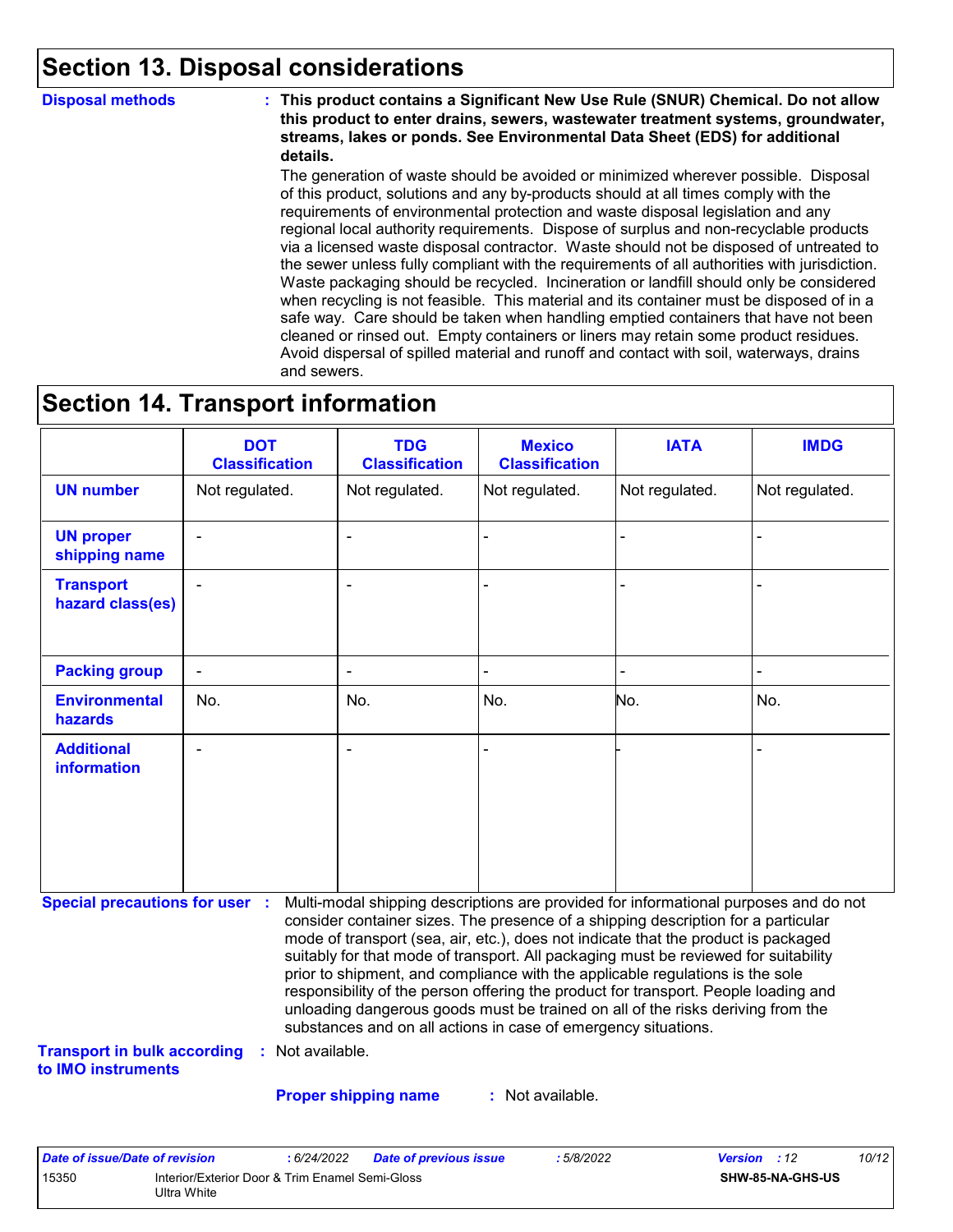### **Section 15. Regulatory information**

|                                                                                                                                                    | 5-Chloro-2-methylisothiazolinone                                                                                                                                                                                                                          |                        | : TSCA 5(a)2 proposed significant new use rules: 2-Methyl-4-isothiazolin-3-one; |  |  |  |  |
|----------------------------------------------------------------------------------------------------------------------------------------------------|-----------------------------------------------------------------------------------------------------------------------------------------------------------------------------------------------------------------------------------------------------------|------------------------|---------------------------------------------------------------------------------|--|--|--|--|
|                                                                                                                                                    | TSCA 5(a)2 final significant new use rules: Chlorodiazocarboxylate                                                                                                                                                                                        |                        |                                                                                 |  |  |  |  |
|                                                                                                                                                    | List name                                                                                                                                                                                                                                                 | <b>Chemical name</b>   | <b>Notes</b>                                                                    |  |  |  |  |
|                                                                                                                                                    | United States - TSCA 5(a)<br>2 - Final significant new<br>use rules                                                                                                                                                                                       | Chlorodiazocarboxylate |                                                                                 |  |  |  |  |
|                                                                                                                                                    | This product contains a Significant New Use Rule (SNUR) Chemical. Do not allow this<br>product to enter drains, sewers, wastewater treatment systems, groundwater, streams,<br>lakes or ponds. See Environmental Data Sheet (EDS) for additional details. |                        |                                                                                 |  |  |  |  |
| <b>SARA 313</b>                                                                                                                                    |                                                                                                                                                                                                                                                           |                        |                                                                                 |  |  |  |  |
| SARA 313 (40 CFR 372.45) supplier notification can be found on the Environmental Data Sheet.                                                       |                                                                                                                                                                                                                                                           |                        |                                                                                 |  |  |  |  |
| <b>California Prop. 65</b><br>WARNING: This product contains chemicals known to the State of California to cause cancer and birth defects or other |                                                                                                                                                                                                                                                           |                        |                                                                                 |  |  |  |  |
| reproductive harm.<br><b>International regulations</b>                                                                                             |                                                                                                                                                                                                                                                           |                        |                                                                                 |  |  |  |  |

### **Section 16. Other information**

**Hazardous Material Information System (U.S.A.)**



**The customer is responsible for determining the PPE code for this material. For more information on HMIS® Personal Protective Equipment (PPE) codes, consult the HMIS® Implementation Manual.**

**Caution: HMIS® ratings are based on a 0-4 rating scale, with 0 representing minimal hazards or risks, and 4 representing significant hazards or risks. Although HMIS® ratings and the associated label are not required on SDSs or products leaving a facility under 29 CFR 1910.1200, the preparer may choose to provide them. HMIS® ratings are to be used with a fully implemented HMIS® program. HMIS® is a registered trademark and service mark of the American Coatings Association, Inc.**

**Procedure used to derive the classification**

|                                                                           | <b>Classification</b> | <b>Justification</b>                     |  |  |
|---------------------------------------------------------------------------|-----------------------|------------------------------------------|--|--|
| CARCINOGENICITY - Category 2<br><b>TOXIC TO REPRODUCTION - Category 2</b> |                       | Calculation method<br>Calculation method |  |  |
| <b>History</b>                                                            |                       |                                          |  |  |
| Date of printing                                                          | 6/24/2022             |                                          |  |  |
| Date of issue/Date of<br>revision                                         | 6/24/2022             |                                          |  |  |

| Date of issue/Date of revision |                                                                | : 6/24/2022 | <b>Date of previous issue</b> | 5/8/2022 | <b>Version</b> : 12 |                         | 11/12 |
|--------------------------------|----------------------------------------------------------------|-------------|-------------------------------|----------|---------------------|-------------------------|-------|
| 15350                          | Interior/Exterior Door & Trim Enamel Semi-Gloss<br>Ultra White |             |                               |          |                     | <b>SHW-85-NA-GHS-US</b> |       |